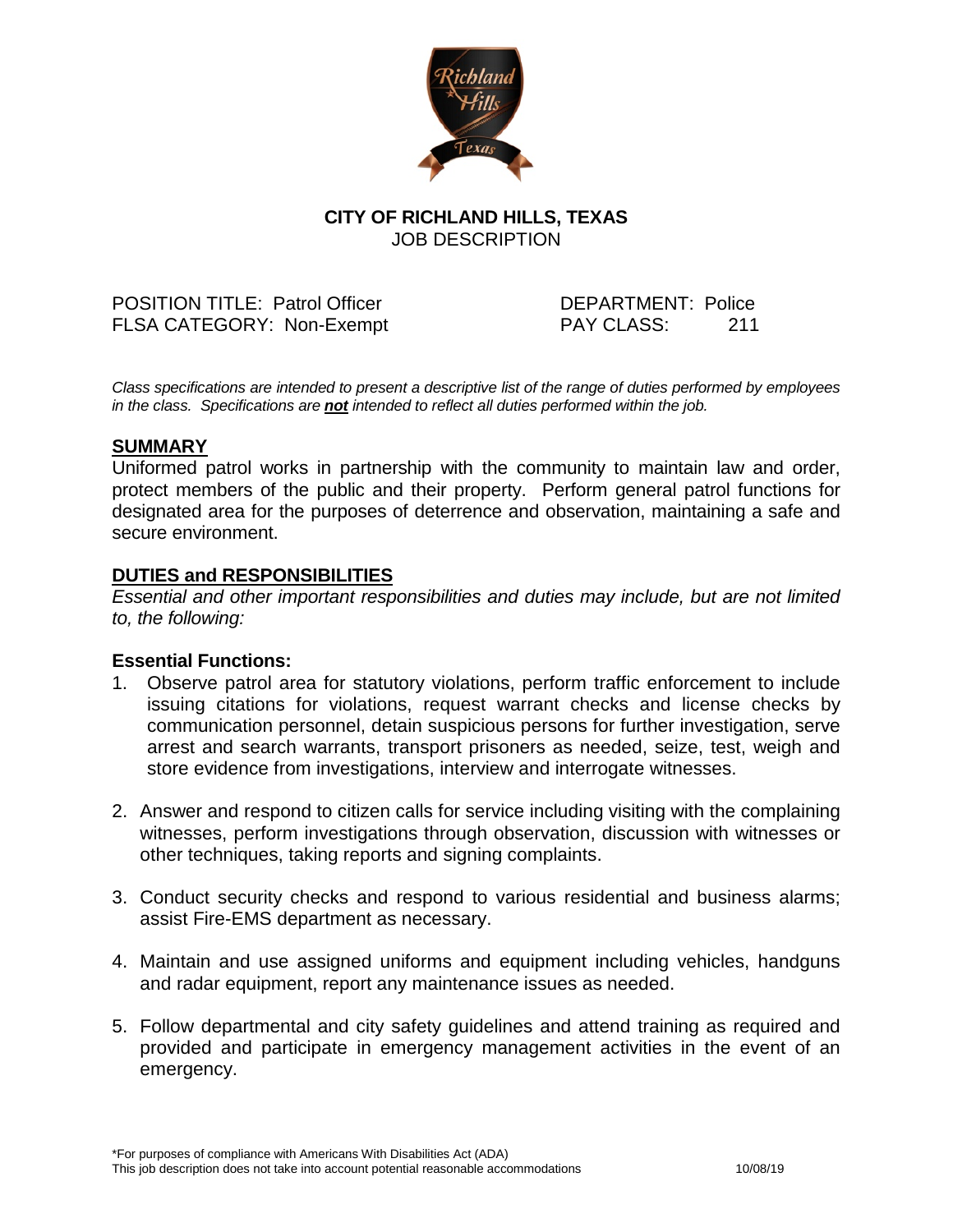- 6. Prepare official reports.
- 7. Appear and testify in court and coordinate with attorneys and other law enforcement agencies as needed.
- 8. Available for special assignments as requested; may also serve in schools, CID or other areas as needed.
- 9. Must be able to meet and maintain all job functions of a police officer including the physical requirements.
- 10. Represent the department in a professional manner and provide a positive role model on and off duty.

### **Marginal Functions:**

1. Perform additional related duties and responsibilities as assigned.

### **QUALIFICATIONS**

### **Knowledge of:**

- Federal laws, State laws, local laws and ordinances
- Principles and procedures of crime prevention and investigation
- Principles and practices of tactical operations
- Principles of business writing and report preparation
- Policies and procedures of assigned department

### **Ability to:**

- Communicate clearly and concisely, both orally and in writing
- Maintain a strong command presence, taking effective action in emergency situations
- Operate motorized equipment and assigned vehicles
- Discharge a firearm
- Use deadly force
- Maintain all skills, knowledge, training and physical requirements of a police officer to adequately and safely perform law enforcement duties
- Effectively use necessary software and databases
- Effectively take offensive and/or defensive action during physical confrontations
- Work independently with minimal supervision
- Work well in a team environment
- Resolve problems with sensitivity for the feelings of others
- Command respect and maintain discipline
- Apply common sense in pressure situations
- Maintain confidentiality
- Use independent thinking in complex environments
- Maintain professional behavior in troublesome situations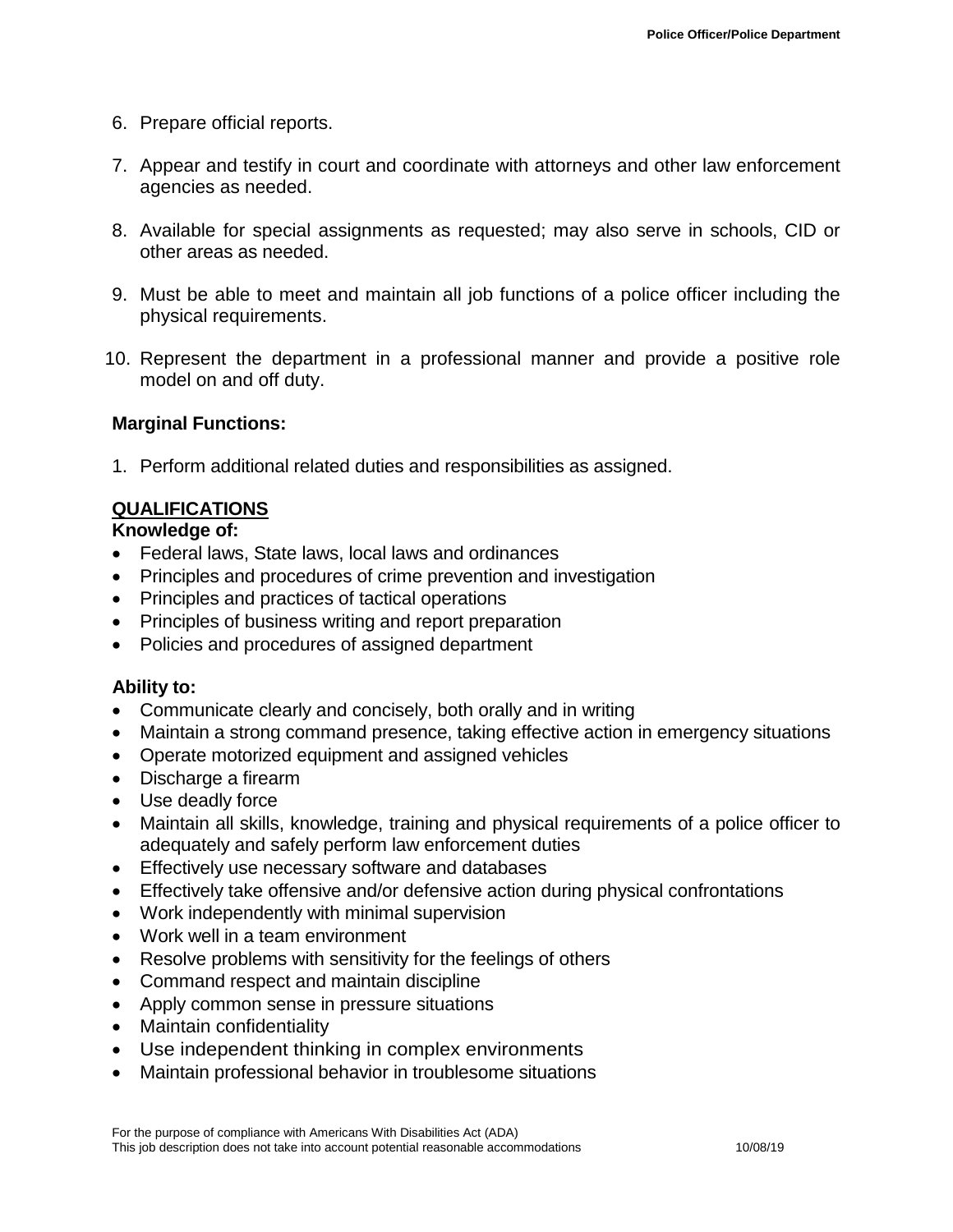- Establish and maintain effective relationships with public and other city departments
- Exhibit emotional stability and courage to perform potentially dangerous law enforcement duties under stress, responding quickly and calmly in emergencies
- Maintain mental capacity that permits making sound judgments regarding work in challenging situations and when dealing with potentially explosive situations
- Demonstrate intrinsic motivation, high ethical and moral standards
- Work a 12 hour shift and maintaining regular, reliable attendance
- Clear a post-offer physical, drug test, polygraph, psychological, criminal background and other appropriate testing and requirements.

# **EXPERIENCE and TRAINING GUIDELINES**

*Any equivalent combination of education, training and experience that would likely provide the required knowledge, skills and abilities to successfully perform the essential functions of the job is qualifying. A typical way to obtain the knowledge and abilities would be:*

### **Education and/or Experience:**

This position requires a high school diploma or GED equivalent and up to one year experience as a police officer.

### **License or Certificate:**

Possession of an appropriate, valid Texas driver's license without restrictions except "A." Possession of or ability to obtain a TCOLE Basic Peace Officer Certification.

# **SUPERVISION RECEIVED and EXERCISED**

Receives direction from the Patrol/Operations Captain Exercises supervision over shift personnel

# **WORKING CONDITIONS**

### **Environmental Conditions:**

Work is performed within field environment working out of a vehicle patrolling the community. This includes exposure to computer screens; exposure to all weather conditions and under sometimes extreme weather conditions, traffic, and emergency situations with exposure to a variety of safety hazards, noise, work on slippery or uneven surfaces, work with or in water; in or near vehicle traffic; exposure to dust, fumes, and outdoor elements hot and cold and exposure to dangerous call situations. May also have to lift and/or carry various objects or people; Frequent exposure to physical and verbal abuse, and vehicle traffic when making stops. In addition to outdoor environment, work is also performed in a sedentary office environment with exposure to computer screens and required frequent phone and personal contact with the public and those in and outside the department is required; Frequent phone and personal contact; Frequent overtime often without or little advance notice requiring flexible work hours involving evenings, weekends and holidays.